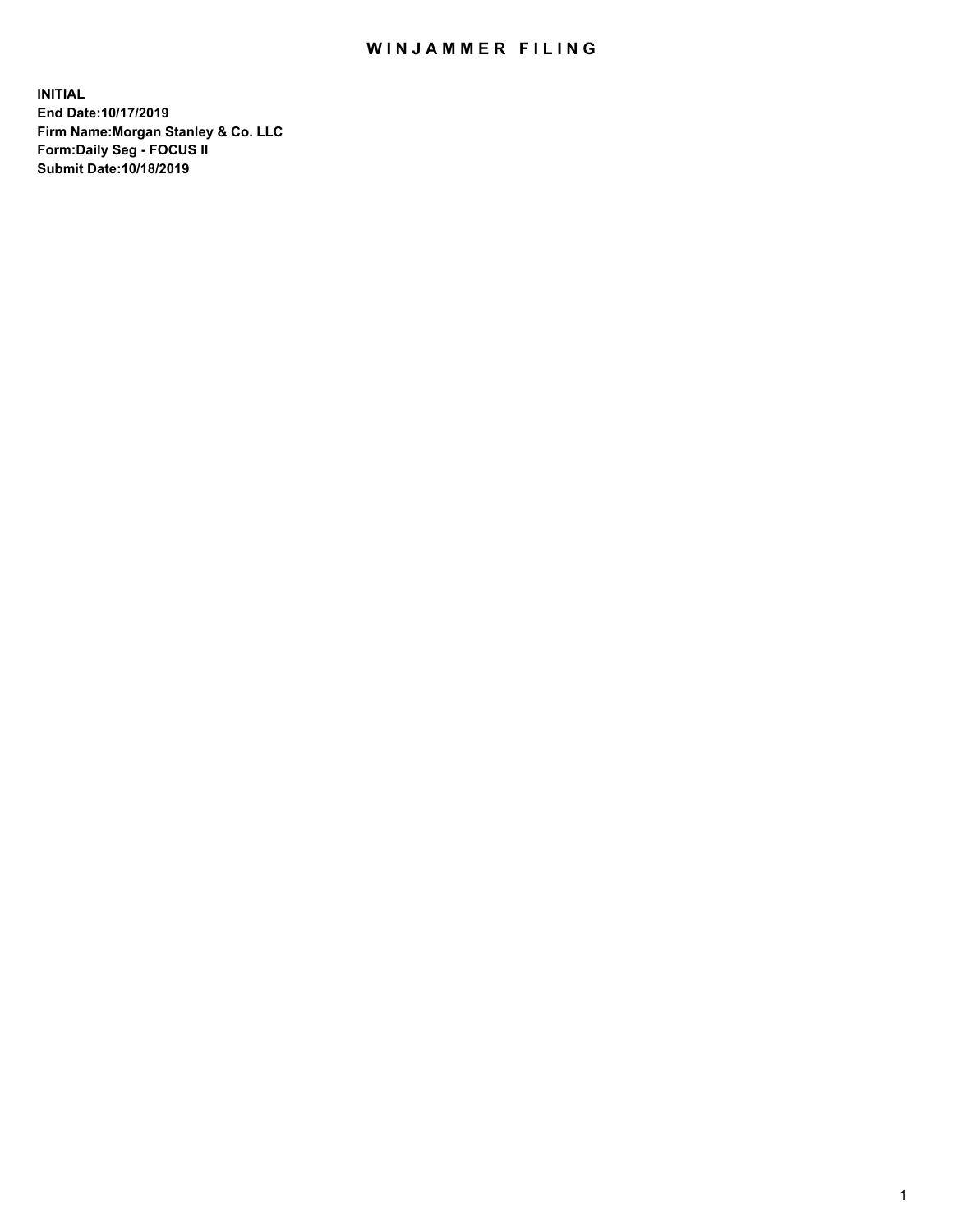**INITIAL End Date:10/17/2019 Firm Name:Morgan Stanley & Co. LLC Form:Daily Seg - FOCUS II Submit Date:10/18/2019 Daily Segregation - Cover Page**

| Name of Company                                                                                                                                                                                                                                                                                                                | Morgan Stanley & Co. LLC                               |
|--------------------------------------------------------------------------------------------------------------------------------------------------------------------------------------------------------------------------------------------------------------------------------------------------------------------------------|--------------------------------------------------------|
| <b>Contact Name</b>                                                                                                                                                                                                                                                                                                            | <b>Ikram Shah</b>                                      |
| <b>Contact Phone Number</b>                                                                                                                                                                                                                                                                                                    | 212-276-0963                                           |
| <b>Contact Email Address</b>                                                                                                                                                                                                                                                                                                   | Ikram.shah@morganstanley.com                           |
| FCM's Customer Segregated Funds Residual Interest Target (choose one):<br>a. Minimum dollar amount: : or<br>b. Minimum percentage of customer segregated funds required:% ; or<br>c. Dollar amount range between: and; or<br>d. Percentage range of customer segregated funds required between:% and%.                         | 235,000,000<br><u>0</u><br>0 <sub>0</sub><br><u>00</u> |
| FCM's Customer Secured Amount Funds Residual Interest Target (choose one):<br>a. Minimum dollar amount: ; or<br>b. Minimum percentage of customer secured funds required:% ; or<br>c. Dollar amount range between: and; or<br>d. Percentage range of customer secured funds required between:% and%.                           | 140,000,000<br><u>0</u><br><u>00</u><br>0 <sub>0</sub> |
| FCM's Cleared Swaps Customer Collateral Residual Interest Target (choose one):<br>a. Minimum dollar amount: ; or<br>b. Minimum percentage of cleared swaps customer collateral required:% ; or<br>c. Dollar amount range between: and; or<br>d. Percentage range of cleared swaps customer collateral required between:% and%. | 92,000,000<br><u>0</u><br><u>00</u><br>0 <sub>0</sub>  |

Attach supporting documents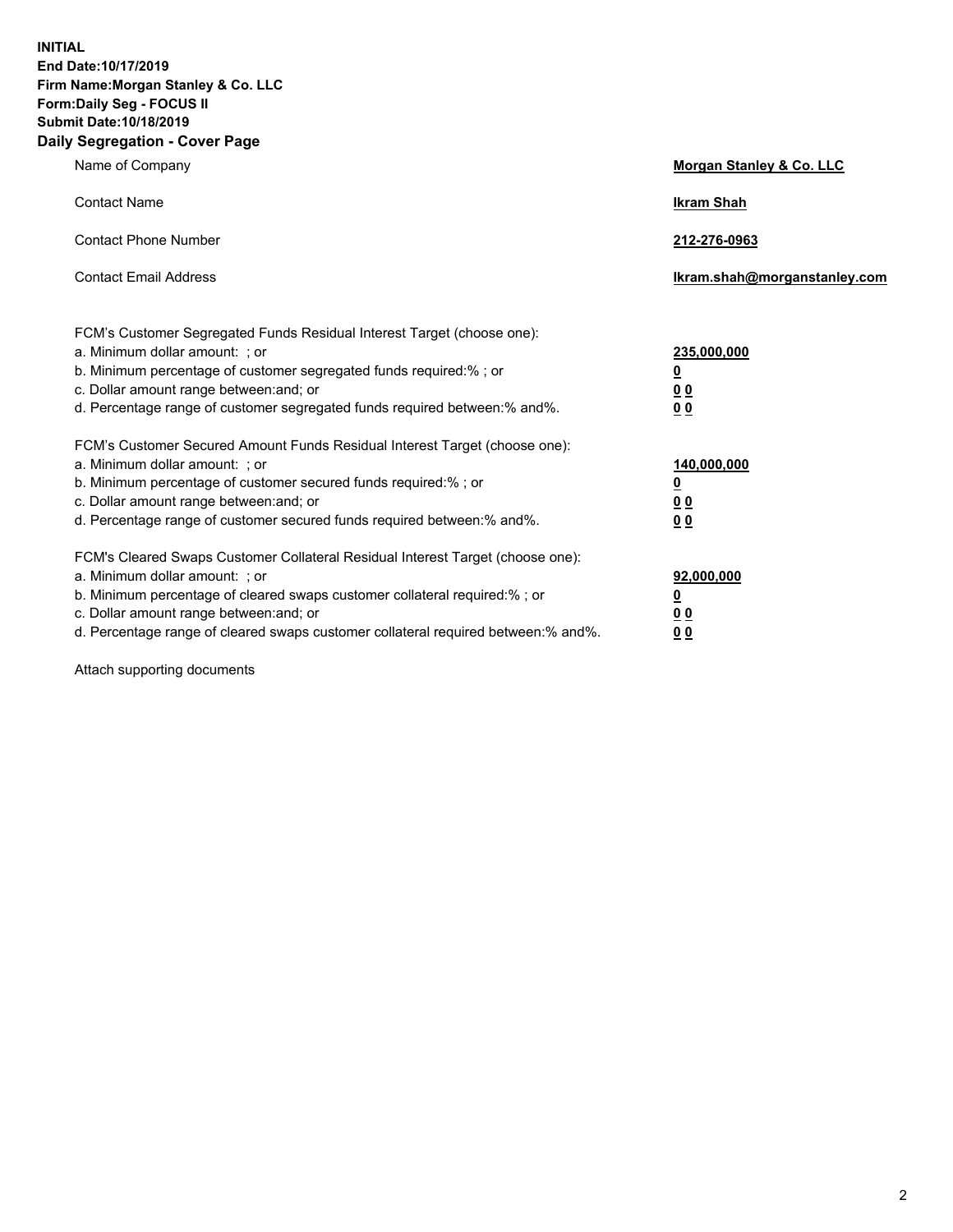## **INITIAL End Date:10/17/2019 Firm Name:Morgan Stanley & Co. LLC Form:Daily Seg - FOCUS II Submit Date:10/18/2019 Daily Segregation - Secured Amounts** Foreign Futures and Foreign Options Secured Amounts Amount required to be set aside pursuant to law, rule or regulation of a foreign government or a rule of a self-regulatory organization authorized thereunder

- 1. Net ledger balance Foreign Futures and Foreign Option Trading All Customers A. Cash **2,903,563,683** [7315]
	- B. Securities (at market) **2,234,765,820** [7317]
- 2. Net unrealized profit (loss) in open futures contracts traded on a foreign board of trade **60,384,439** [7325]
- 3. Exchange traded options
	- a. Market value of open option contracts purchased on a foreign board of trade **27,877,255** [7335]
	- b. Market value of open contracts granted (sold) on a foreign board of trade **-27,636,213** [7337]
- 4. Net equity (deficit) (add lines 1. 2. and 3.) **5,198,954,984** [7345]
- 5. Account liquidating to a deficit and account with a debit balances gross amount **32,396,270** [7351] Less: amount offset by customer owned securities **-31,091,262** [7352] **1,305,008**
- 6. Amount required to be set aside as the secured amount Net Liquidating Equity Method (add lines 4 and 5)
- 7. Greater of amount required to be set aside pursuant to foreign jurisdiction (above) or line 6.

## FUNDS DEPOSITED IN SEPARATE REGULATION 30.7 ACCOUNTS

- 1. Cash in banks
	- A. Banks located in the United States **149,796,028** [7500]
	- B. Other banks qualified under Regulation 30.7 **500,274,982** [7520] **650,071,010**
- 2. Securities
	- A. In safekeeping with banks located in the United States **694,723,815** [7540]
	- B. In safekeeping with other banks qualified under Regulation 30.7 **0** [7560] **694,723,815** [7570]
- 3. Equities with registered futures commission merchants
	-
	- B. Securities **0** [7590]
	- C. Unrealized gain (loss) on open futures contracts **396,687** [7600]
	- D. Value of long option contracts **0** [7610]
- E. Value of short option contracts **0** [7615] **9,816,833** [7620]
- 4. Amounts held by clearing organizations of foreign boards of trade
	- A. Cash **0** [7640]
	- B. Securities **0** [7650]
	- C. Amount due to (from) clearing organization daily variation **0** [7660]
	- D. Value of long option contracts **0** [7670]
	- E. Value of short option contracts **0** [7675] **0** [7680]
- 5. Amounts held by members of foreign boards of trade
	-
	-
	- C. Unrealized gain (loss) on open futures contracts **59,987,752** [7720]
	- D. Value of long option contracts **27,877,255** [7730]
	- E. Value of short option contracts **-27,636,213** [7735] **4,077,763,402**
- 6. Amounts with other depositories designated by a foreign board of trade **0** [7760]
- 7. Segregated funds on hand **0** [7765]
- 8. Total funds in separate section 30.7 accounts **5,432,375,060** [7770]
- 9. Excess (deficiency) Set Aside for Secured Amount (subtract line 7 Secured Statement Page 1 from Line 8)
- 10. Management Target Amount for Excess funds in separate section 30.7 accounts **140,000,000** [7780]
- 11. Excess (deficiency) funds in separate 30.7 accounts over (under) Management Target **92,115,068** [7785]

[7354] **5,200,259,992** [7355]

**5,200,259,992** [7360]

[7530]

A. Cash **9,420,146** [7580]

 A. Cash **2,477,492,603** [7700] B. Securities **1,540,042,005** [7710] [7740] **232,115,068** [7380]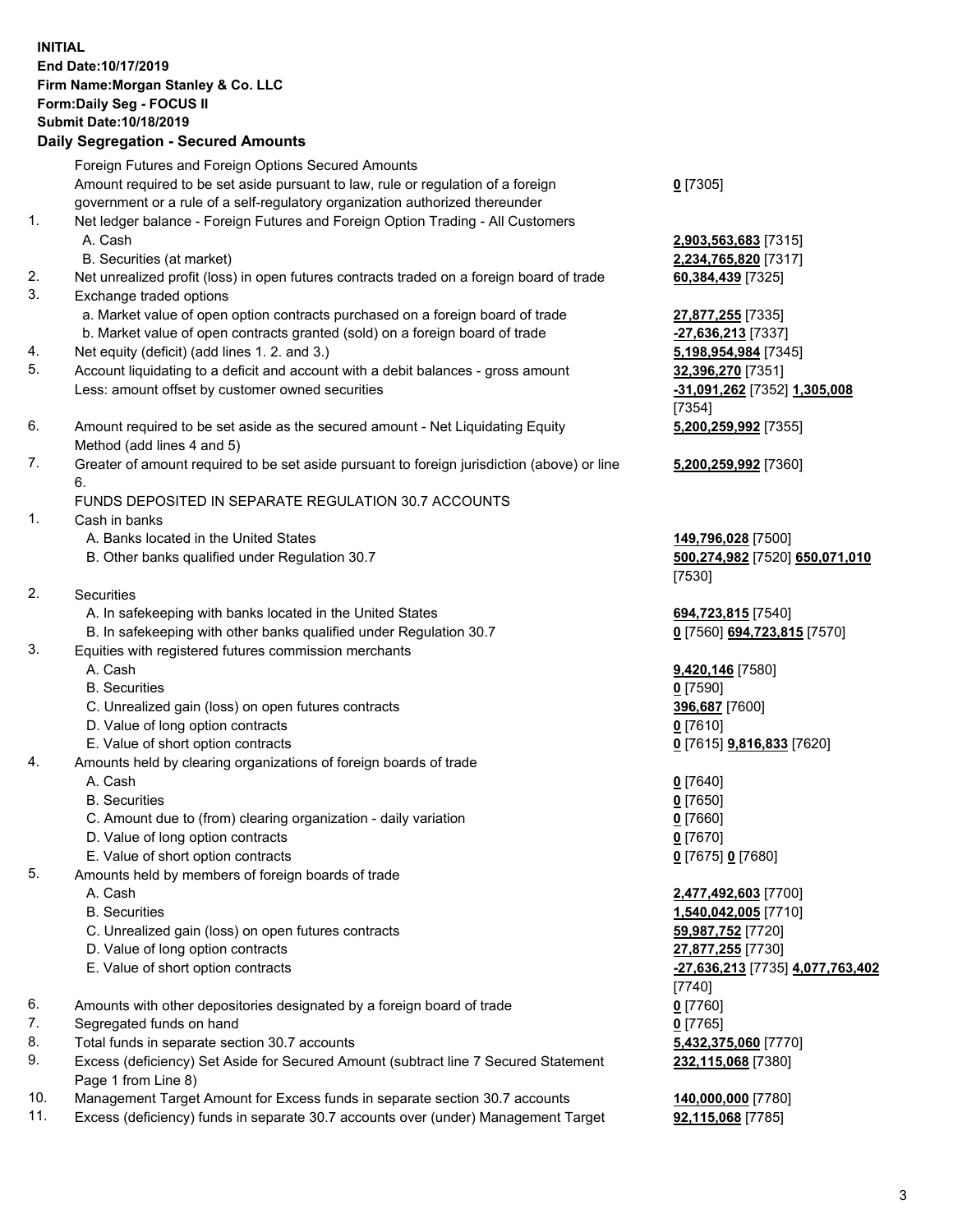|     | <b>INITIAL</b>                                                                                 |                                    |
|-----|------------------------------------------------------------------------------------------------|------------------------------------|
|     | End Date: 10/17/2019                                                                           |                                    |
|     | Firm Name: Morgan Stanley & Co. LLC                                                            |                                    |
|     | Form: Daily Seg - FOCUS II                                                                     |                                    |
|     | Submit Date: 10/18/2019                                                                        |                                    |
|     | Daily Segregation - Segregation Statement                                                      |                                    |
|     | SEGREGATION REQUIREMENTS(Section 4d(2) of the CEAct)                                           |                                    |
| 1.  | Net ledger balance                                                                             |                                    |
|     | A. Cash                                                                                        | 12,020,373,152 [7010]              |
|     | B. Securities (at market)                                                                      | 6,639,543,637 [7020]               |
| 2.  | Net unrealized profit (loss) in open futures contracts traded on a contract market             | $-1,556,457,785$ [7030]            |
| 3.  | Exchange traded options                                                                        |                                    |
|     | A. Add market value of open option contracts purchased on a contract market                    | 446,864,674 [7032]                 |
|     | B. Deduct market value of open option contracts granted (sold) on a contract market            | -309,970,416 [7033]                |
| 4.  | Net equity (deficit) (add lines 1, 2 and 3)                                                    | 17,240,353,262 [7040]              |
| 5.  | Accounts liquidating to a deficit and accounts with                                            |                                    |
|     | debit balances - gross amount                                                                  | 455,279,718 [7045]                 |
|     | Less: amount offset by customer securities                                                     | -455,053,483 [7047] 226,235 [7050] |
| 6.  | Amount required to be segregated (add lines 4 and 5)                                           | 17,240,579,497 [7060]              |
|     | FUNDS IN SEGREGATED ACCOUNTS                                                                   |                                    |
| 7.  | Deposited in segregated funds bank accounts                                                    |                                    |
|     | A. Cash                                                                                        | 4,235,400,552 [7070]               |
|     | B. Securities representing investments of customers' funds (at market)                         | $0$ [7080]                         |
|     | C. Securities held for particular customers or option customers in lieu of cash (at            | 922,733,321 [7090]                 |
|     | market)                                                                                        |                                    |
| 8.  | Margins on deposit with derivatives clearing organizations of contract markets                 |                                    |
|     | A. Cash                                                                                        | 6,658,860,376 [7100]               |
|     | B. Securities representing investments of customers' funds (at market)                         | $0$ [7110]                         |
|     | C. Securities held for particular customers or option customers in lieu of cash (at            | 5,716,810,316 [7120]               |
|     | market)                                                                                        |                                    |
| 9.  | Net settlement from (to) derivatives clearing organizations of contract markets                | -148,325,647 [7130]                |
| 10. | Exchange traded options                                                                        |                                    |
|     | A. Value of open long option contracts                                                         | 446,864,674 [7132]                 |
|     | B. Value of open short option contracts                                                        | -309,970,416 [7133]                |
| 11. | Net equities with other FCMs                                                                   |                                    |
|     | A. Net liquidating equity                                                                      | 8,268,077 [7140]                   |
|     | B. Securities representing investments of customers' funds (at market)                         | $0$ [7160]                         |
|     | C. Securities held for particular customers or option customers in lieu of cash (at<br>market) | $0$ [7170]                         |
| 12. | Segregated funds on hand                                                                       | $0$ [7150]                         |
| 13. | Total amount in segregation (add lines 7 through 12)                                           | 17,530,641,253 [7180]              |
| 14. | Excess (deficiency) funds in segregation (subtract line 6 from line 13)                        | 290,061,756 [7190]                 |
| 15. | Management Target Amount for Excess funds in segregation                                       | 235,000,000 [7194]                 |
| 16. | Excess (deficiency) funds in segregation over (under) Management Target Amount                 | 55,061,756 [7198]                  |
|     |                                                                                                |                                    |

Excess